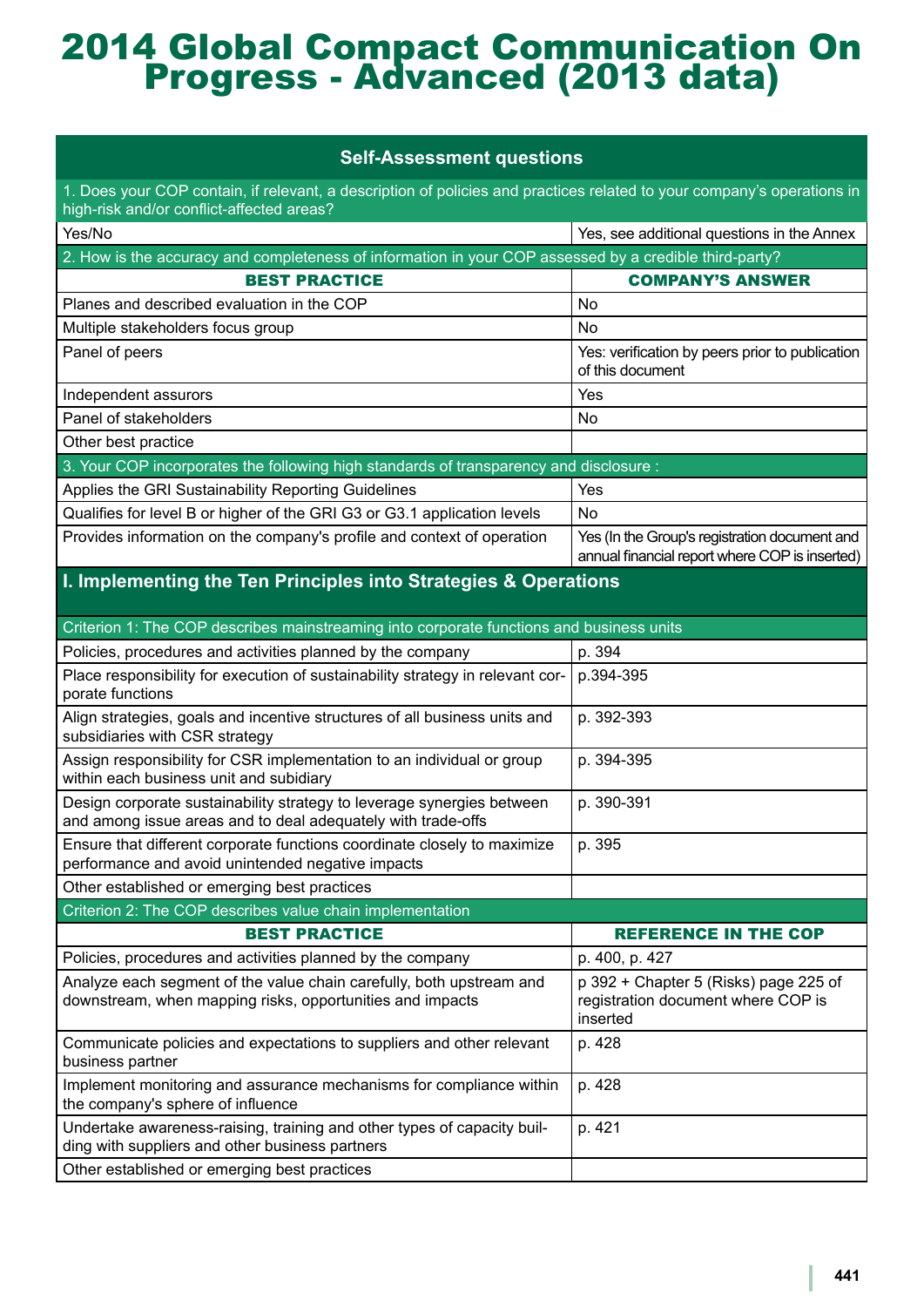| <b>Robust Human Rights Management Policies &amp; Procedures</b>                                                                                                                                                          |                                                        |
|--------------------------------------------------------------------------------------------------------------------------------------------------------------------------------------------------------------------------|--------------------------------------------------------|
| Criterion 3: The COP describes robust commitments, stategies or policies in the area of human rights                                                                                                                     |                                                        |
| <b>BEST PRACTICE</b>                                                                                                                                                                                                     | <b>REFERENCE IN THE COP</b>                            |
| Policies, procedures and activities planned by the company                                                                                                                                                               | p. 394, p. 401, p. 418, p. 426                         |
| Commitment to comply with all applicable laws and respect international-<br>ly recognized human rights, wherever the company operates                                                                                    | p. 426                                                 |
| Integrated or stand-alone statement of policy expressing commitment to<br>respect and support human rights approved at the most senior level of<br>the company                                                           | p. 426                                                 |
| Statement of policy stipulating human rights expectations of personnel,<br>business partners and other parties directly linked to operations, pro-<br>ducts or services                                                  | p. 426                                                 |
| Statement of policy publicly available and communicated internally and<br>externally to all of stakeholders                                                                                                              | p. 426                                                 |
| Other established or emerging best practices                                                                                                                                                                             | p. 426                                                 |
| Criterion 4: The COP describes effective management systems to integrate the human rights principles                                                                                                                     |                                                        |
| <b>BEST PRACTICE</b>                                                                                                                                                                                                     | <b>REFERENCE IN THE COP</b>                            |
| Policies, procedures and activities planned by the company                                                                                                                                                               |                                                        |
| Process to ensure that internationally recognized human rights are respected                                                                                                                                             | p 426                                                  |
| On-going due diligence process that includes an assessment of actual<br>and potential human rights impacts                                                                                                               | p 426 et 427                                           |
| Internal awareness-raising and training on human rights for management<br>and employees                                                                                                                                  | p. 426                                                 |
| Operational-level grievance mechanisms for those potentially impacted by<br>the company's activities                                                                                                                     | p. 427                                                 |
| Allocation of responsibilities and accountability for addressing human<br>rights impacts                                                                                                                                 | p 394                                                  |
| Internal decisions-making, budget and oversight for effective responses<br>to human rights impacts                                                                                                                       |                                                        |
| Processes to provide for or cooperate in the remediation of adverse hu-<br>man rights impacts that the company has caused or contributed                                                                                 |                                                        |
| Process and programs in place to support human rights through: core<br>business; strategic philanthropic/social investment; public policy engage-<br>ment/advocacy; partnerships and/or other forms of collective action | p 401                                                  |
| Other established or emerging best practices                                                                                                                                                                             |                                                        |
| Criterion 5: The COP describes effective monitoring and evaluation mechanisms of human rights integration                                                                                                                |                                                        |
| <b>BEST PRACTICE</b>                                                                                                                                                                                                     | <b>REFERENCE IN THE COP</b>                            |
| Policies, procedures and activities planned by the company                                                                                                                                                               |                                                        |
| System to monitor the effectiveness of human rights policies and implemen-<br>tation with quantitative and qualitative metrics, including in the supply chain                                                            | p. 426                                                 |
| Monitoring drawn from internal and external feedback                                                                                                                                                                     | p 395                                                  |
| Leadership review of monitoring and improvement results                                                                                                                                                                  |                                                        |
| Process to deal with incidents the company has caused or contributed to<br>for internal and external stakeholders                                                                                                        | p 427                                                  |
| Grievance mechanisms that are legitimate, accessible, predictable, equi-<br>table, transparent, rights-compatible, a source of continuous learning,<br>and based on engagement and dialogue                              | P 85 of registration document where<br>COP is inserted |
| Outcomes of integration of the human rights principles                                                                                                                                                                   |                                                        |
| Other established or emerging best practices                                                                                                                                                                             |                                                        |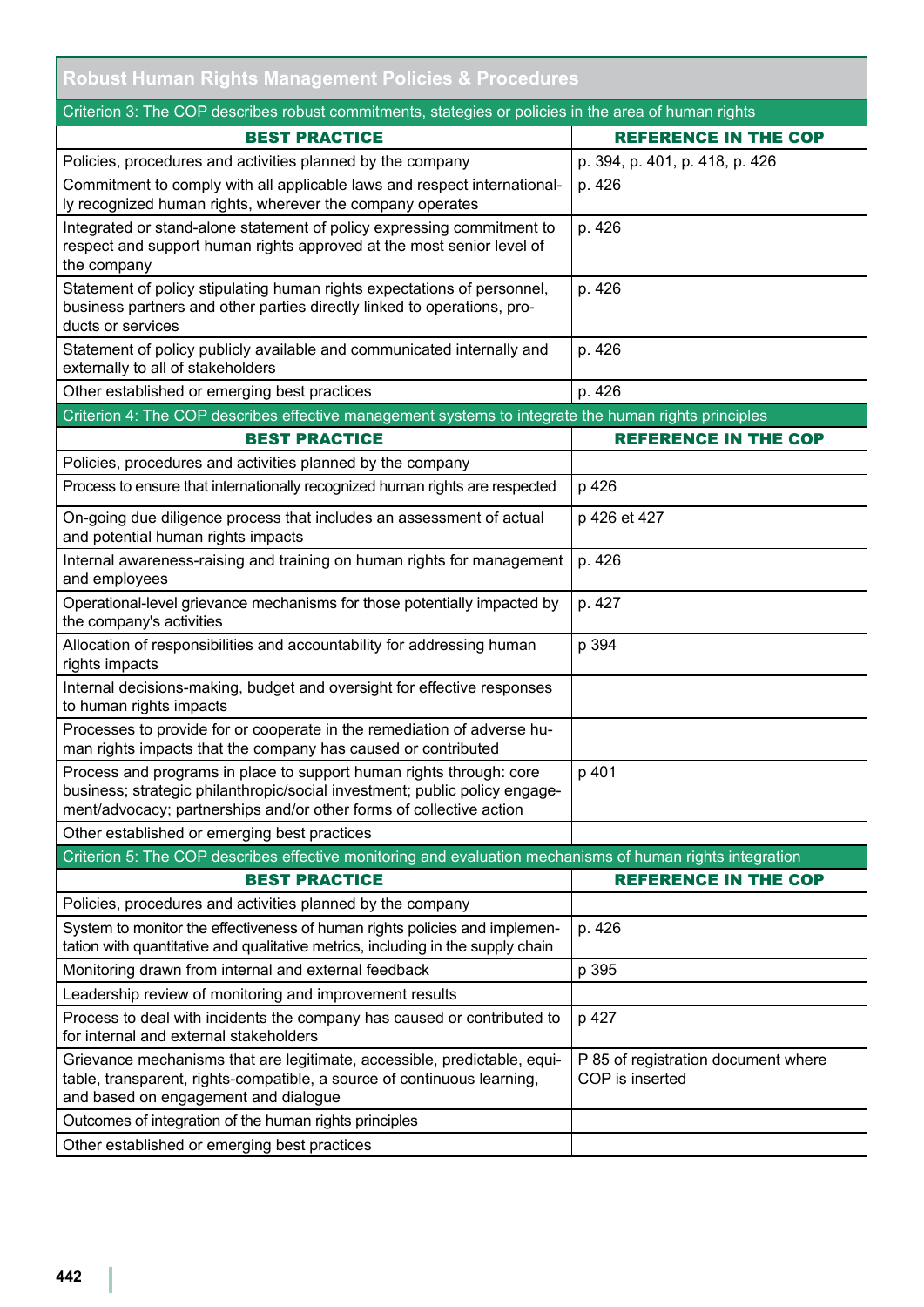| <b>Robust Labour Management Policies &amp; Procedures</b>                                                                                                                                                                                |                                                        |
|------------------------------------------------------------------------------------------------------------------------------------------------------------------------------------------------------------------------------------------|--------------------------------------------------------|
| Criterion 6: The COP describes robust commitments, strategies or policies in the area of labour                                                                                                                                          |                                                        |
| <b>BEST PRACTICE</b>                                                                                                                                                                                                                     | <b>REFERENCE IN THE COP</b>                            |
| Policies, procedures and activities planned by the company                                                                                                                                                                               | p. 418                                                 |
| Reference to principles of relevant international labour standards and the<br>other normative international instruments in company policies                                                                                              | p. 418                                                 |
| Reflection on the relevance of the labour principles for the company                                                                                                                                                                     | p. 417-418                                             |
| Written company policy to obey national labour law, respect principles of the<br>relevant international labour standards in company operations worldwide, and<br>engage in dialogue with representative organization of the workers      | p. 414                                                 |
| Inclusion of reference to the principles contained in the relevant inter-<br>national labour standards in contracts with suppliers and other relevant<br>business partners                                                               | p. 394                                                 |
| Specific commitments and Human Resources policies, in line with na-<br>tional development priorities or decent work priorities in the country of<br>operation                                                                            |                                                        |
| Participation and leadership in wider efforts by employers' organizations<br>to jointly address challenges related to labour standards in the countries<br>of operation, possibly in a tripartite approach                               |                                                        |
| Structural engagement with a global union, possibly via a Global<br>Framework Agreement                                                                                                                                                  | p. 414                                                 |
| Other established or emerging best practices                                                                                                                                                                                             |                                                        |
| Criterion 7: The COP describes management systems to integrate the labour principles                                                                                                                                                     |                                                        |
| <b>BEST PRACTICE</b>                                                                                                                                                                                                                     | <b>REFERENCE IN THE COP</b>                            |
| Policies, procedures and activities planned by the company                                                                                                                                                                               |                                                        |
| Risk and impact assessments in the area of labour                                                                                                                                                                                        | p. 425                                                 |
| Dialogue mechanism with trade unions to regularly discuss and review<br>company progress in addressing labour standards                                                                                                                  | p. 414                                                 |
| Allocation of responsibilities and accountability within the organization                                                                                                                                                                | p 84 of registration document where<br>COP is inserted |
| Internal awareness-raising and training on the labour principles for<br>management and employees                                                                                                                                         |                                                        |
| Active engagement with suppliers to address labour-related challenges                                                                                                                                                                    |                                                        |
| Grievance mechanisms, communication channels and other procedures<br>available for workers to report concerns, make suggestions or seek<br>advice, designed and operated in agreement with the representative<br>organization of workers | p. 404                                                 |
| Other established or emerging best practices                                                                                                                                                                                             |                                                        |
| Criterion 8: The COP describes effective monitoring and evaluation mechanisms of labour principles integration                                                                                                                           |                                                        |
| <b>BEST PRACTICE</b>                                                                                                                                                                                                                     | <b>REFERENCE IN THE COP</b>                            |
| Policies, procedures and activities planned by the company                                                                                                                                                                               | p 84 of registration document where<br>COP is inserted |
| System to track and measure performance based on standardized<br>performance metrics                                                                                                                                                     | p. 393                                                 |
| Dialogues with the representative organization of workers to regularly<br>review progress made and jointly identify priorities for the future                                                                                            | p. 414, 415                                            |
| Audits or other steps to monitor and improve the working conditions of<br>companies in the supply chain, in line with principles of international<br>labour standards                                                                    |                                                        |
| Process to positively engage with the suppliers to address the challenges<br>through schemes to improve workplace practices                                                                                                              |                                                        |
| Outcomes of integration of the Labour principles                                                                                                                                                                                         |                                                        |
| Other established or emerging best practices                                                                                                                                                                                             |                                                        |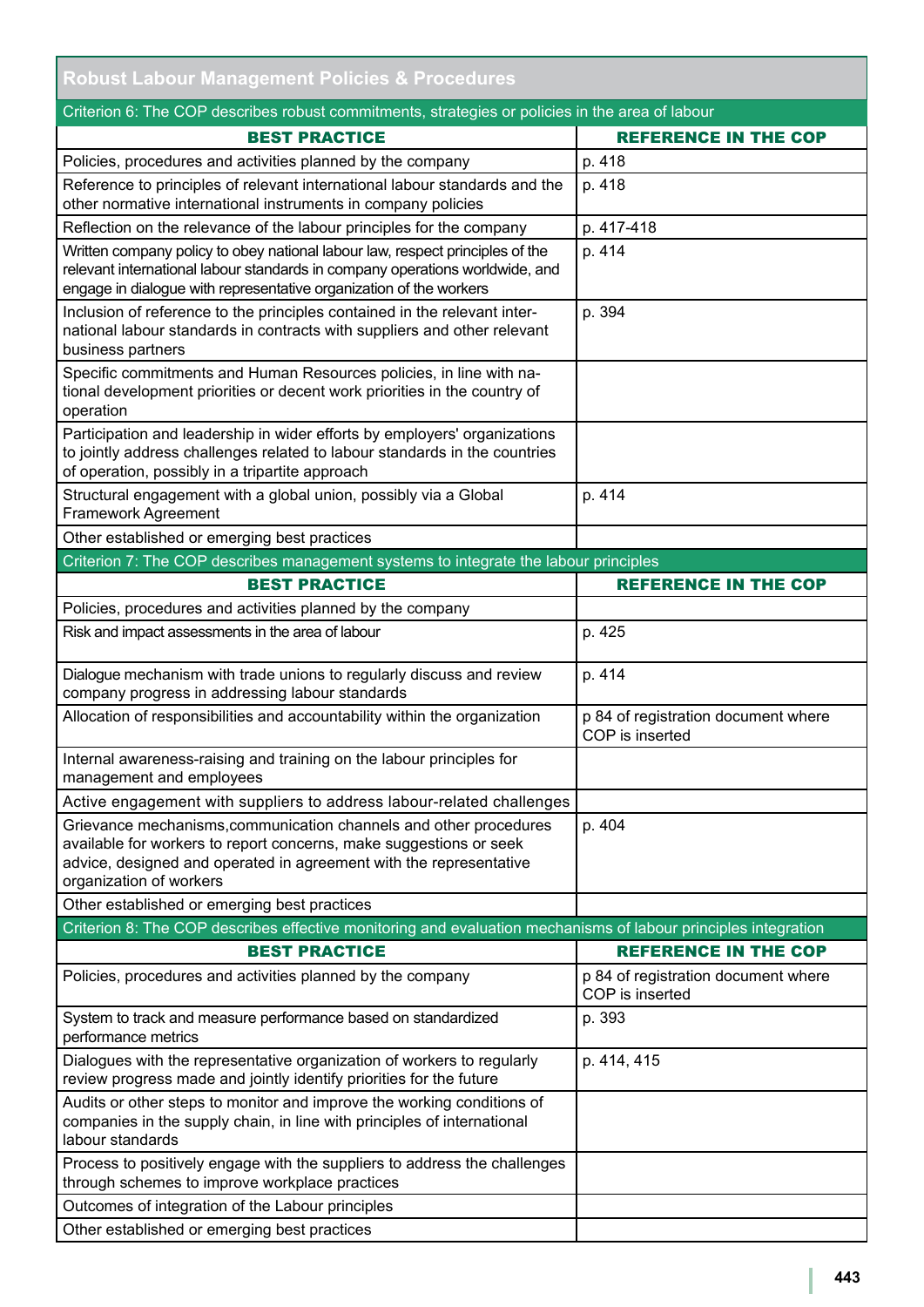|                                                                                                                                                                           | <b>Robust Environmental Management Policies &amp; Procedures</b> |  |
|---------------------------------------------------------------------------------------------------------------------------------------------------------------------------|------------------------------------------------------------------|--|
| Criterion 9: The COP describes robust commitments, strategies or policies in the area of environmental stewardship                                                        |                                                                  |  |
| <b>BEST PRACTICE</b>                                                                                                                                                      | <b>REFERENCE IN THE COP</b>                                      |  |
| Policies, procedures and activities planned by the company                                                                                                                | p. 417                                                           |  |
| Reference to relevant international conventions and other international<br>instruments                                                                                    | p. 394                                                           |  |
| Reflection on the relevance of environmental stewardship for the company                                                                                                  | p. 391                                                           |  |
| Written company policy on environmental stewardship                                                                                                                       | p. 394                                                           |  |
| Inclusion of minimum environmental standards in contracts with suppliers<br>and other relevant business partners                                                          | p. 394                                                           |  |
| Specific commitments and goals for specified years                                                                                                                        | p. 393                                                           |  |
| Other established or emerging best practices                                                                                                                              |                                                                  |  |
| Criterion 10: The COP describes effective management systems to integrate the environmental principles                                                                    |                                                                  |  |
|                                                                                                                                                                           |                                                                  |  |
| <b>BEST PRACTICE</b>                                                                                                                                                      | <b>REFERENCE IN THE COP</b>                                      |  |
| Policies, procedures and activities planned by the company                                                                                                                |                                                                  |  |
| Environmental risk and impact assessments                                                                                                                                 | p 430                                                            |  |
| Assessments of lifecycle impact of products, ensuring environmentally<br>sound management policies                                                                        | p. 400, p. 427                                                   |  |
| Allocation of responsibilities and accountability within the organization                                                                                                 | p. 394                                                           |  |
| Internal awareness-raising and training on environmental stewardship for<br>management and employees                                                                      | p. 428                                                           |  |
| Grievance mechanisms, communication channels and other procedures<br>for reporting concerns or seeking advice regarding environmental impacts                             | p. 427                                                           |  |
| Other established or emerging best practices                                                                                                                              |                                                                  |  |
| Criterion 11: The COP describes effective monitoring and evaluation mechanism for environmental stewardship                                                               |                                                                  |  |
| <b>BEST PRACTICE</b>                                                                                                                                                      | <b>REFERENCE IN THE COP</b>                                      |  |
| Policies, procedures and activities planned by the company                                                                                                                |                                                                  |  |
| System to track and measure performance based on standardized perfor-<br>mance metrics                                                                                    | p. 394                                                           |  |
|                                                                                                                                                                           |                                                                  |  |
| Leadership review of monitoring and improvement results                                                                                                                   | p. 394                                                           |  |
| Process to deal with incidents                                                                                                                                            |                                                                  |  |
| Audits or other steps to monitor and improve the environmental perfor-<br>mance of companies in the supply chain                                                          |                                                                  |  |
| Outcomes of integration of the environmental principles                                                                                                                   | p. 430, p. 431                                                   |  |
| Other established or emerging best practices                                                                                                                              |                                                                  |  |
| <b>Robust Anti-Corruption Management Policies &amp; Procedures</b>                                                                                                        |                                                                  |  |
| Criterion 12: The COP describes robust commitments, strategies or policies in the area of anti-corruption                                                                 |                                                                  |  |
| <b>BEST PRACTICE</b>                                                                                                                                                      | <b>REFERENCE IN THE COP</b>                                      |  |
| Policies, procedures and activities planned by the company                                                                                                                |                                                                  |  |
| Statement of support for legal frameworks against corruption                                                                                                              | p.390                                                            |  |
| Publicly stated formal policy of zero-tolerance of corruption                                                                                                             | p.390                                                            |  |
| Commitment to be in compliance with all relevant anti-corruption laws, inclu-<br>ding the implementation of procedures to know the law and monitor changes                | p.390                                                            |  |
| Statement of support for international and regional legal frameworks,<br>such as the convention against corruption<br>Detailed policies for high-risk areas of corruption | p 381 of registration document where                             |  |

Policy on anti-corruption regarding business partners Other established or emerging best practices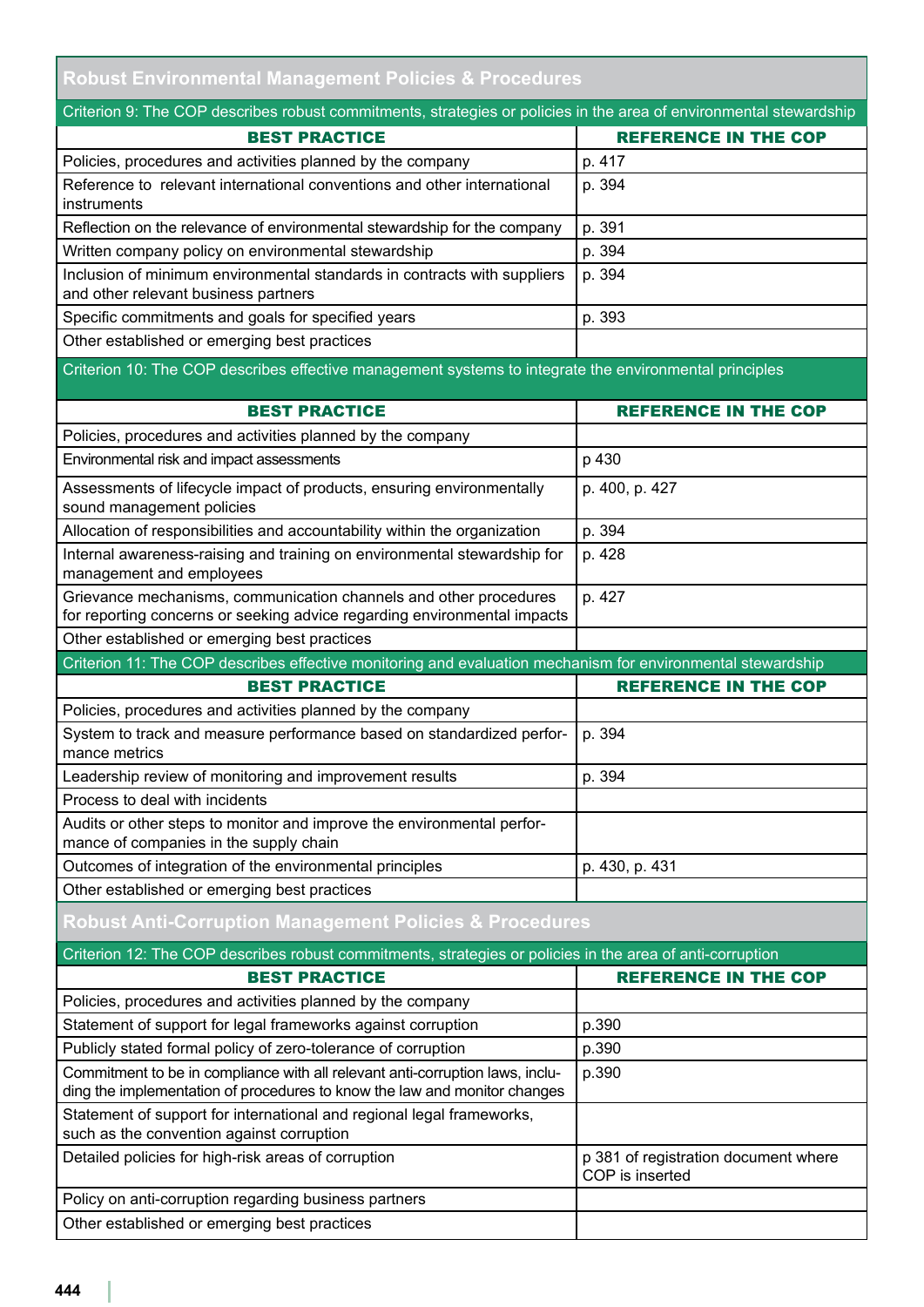| Criterion 13: The COP describes effective management systems to integrate the anti-corruption principle                                      |                                                        |
|----------------------------------------------------------------------------------------------------------------------------------------------|--------------------------------------------------------|
| <b>BEST PRACTICE</b>                                                                                                                         | <b>REFERENCE IN THE COP</b>                            |
| Policies, procedures and activities planned by the company                                                                                   | p. 391                                                 |
| Carrying out risk assessment of potential areas of corruption                                                                                | p 85 of registration document where<br>COP is inserted |
| Human Resources procedures supporting the anti-corruption commitment<br>or policy, including communication to and training for all employees | p. 404                                                 |
| Internal checks and balances to ensure consistency with the anti-corrup-<br>tion commitment                                                  | p. 391                                                 |
| Actions taken to encourage business partners to implement anti-corrup-<br>tion commitment                                                    |                                                        |
| Management responsibility and accountability for implementation or the<br>anti-corruption commitment and policy                              | p 82 of registration document where<br>COP is inserted |
| Communications channels and follow-up mechanisms for reporting<br>concerns or seeking advice                                                 | p 85 of registration document where<br>COP is inserted |
| Internal accounting and auditing procedures related to anti-corruption                                                                       | p 88 of registration document where<br>COP is inserted |
| Other established or emerging best practices                                                                                                 |                                                        |
| Criterion 14: The COP describes effective monitoring and evaluation mechanism for the integration of anti-<br>corruption                     |                                                        |
| <b>BEST PRACTICE</b>                                                                                                                         | <b>REFERENCE IN THE COP</b>                            |
| Policies, procedures and activities planned by the company                                                                                   | p 84 of registration document where<br>COP is inserted |
| Leadership review of monitoring and improvement results                                                                                      | p 71 of registration document where<br>COP is inserted |
| Process to deal with incidents                                                                                                               |                                                        |
| Public legal cases regarding corruption                                                                                                      |                                                        |
| use of independent external assurance of anti-corruption programmes                                                                          |                                                        |
| Outcomes of integration of the anti-corruption principle                                                                                     |                                                        |
| Outcomes measures against corruption                                                                                                         |                                                        |
| Other established or emerging best practices                                                                                                 |                                                        |
| II. Taking Action in Support of broader United Nations Goals and Issues                                                                      |                                                        |
| Criterion 15: The COP describes core business contributions to United Nations goals and issues                                               |                                                        |
| <b>BEST PRACTICE</b>                                                                                                                         | <b>REFERENCE IN THE COP</b>                            |
| Policies, procedures and activities planned by the company                                                                                   |                                                        |
| Align core business strategy with one or more relevant United Nations<br>goals/issues                                                        | pp. 390-391                                            |
| Develop relevant products and services or design business models that<br>contribute to Unites Nations goals/issues                           | p 401                                                  |
| Adopt and modify operating procedures to maximize contribution to<br>United Nations goals/issues                                             | p 401                                                  |
| Other established or emerging best practices                                                                                                 |                                                        |

T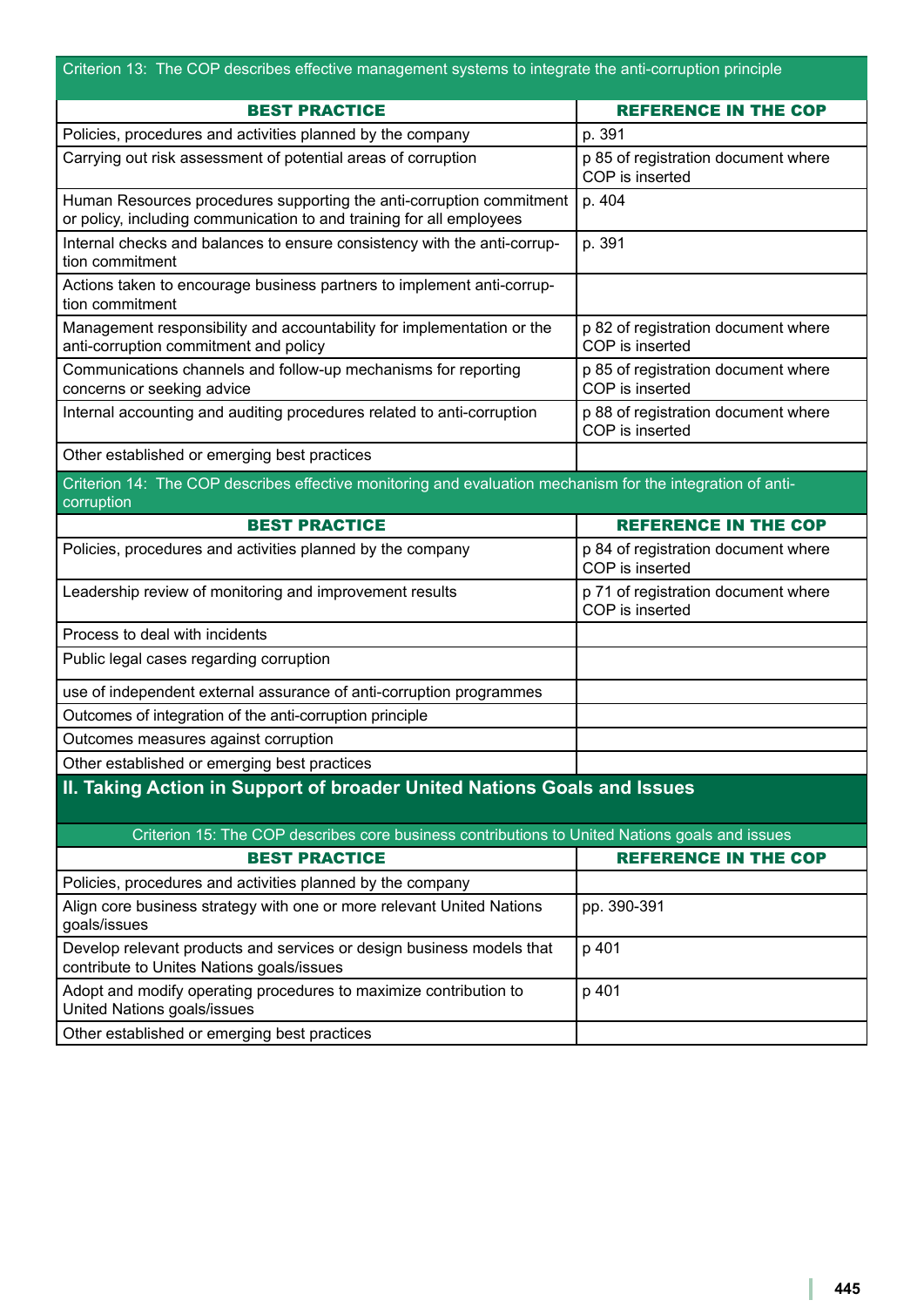| Criterion 16: The COP describes strategic social investments and philanthropy                                                                                                                                                                                                      |                             |
|------------------------------------------------------------------------------------------------------------------------------------------------------------------------------------------------------------------------------------------------------------------------------------|-----------------------------|
| <b>BEST PRACTICE</b>                                                                                                                                                                                                                                                               | <b>REFERENCE IN THE COP</b> |
| Policies, procedures and activities planned by the company                                                                                                                                                                                                                         | p. 422                      |
| Pursue special investments and philanthropic contributions that tie in with the core<br>competencies or operating context of the Group as an integrated part of its CSR strategy                                                                                                   | p. 423-424                  |
| Coordinate efforts with other organizations and initiatives to amplify the<br>efforts of other contributors                                                                                                                                                                        | p. 425                      |
| Take responsibility for the intentional and unintentional effects of funding<br>and have due regard for local customs, traditions, religions, and priorities<br>of pertinent individuals and groups                                                                                | p. 400, p. 427              |
| Other established or emerging best practices                                                                                                                                                                                                                                       |                             |
| Criterion 17: The COP describes advocacy and public policy engagement                                                                                                                                                                                                              |                             |
| <b>BEST PRACTICE</b>                                                                                                                                                                                                                                                               | <b>REFERENCE IN THE COP</b> |
| Policies, procedures and activities planned by the company                                                                                                                                                                                                                         |                             |
| Publicly advocate the importance of action in relation to one or more<br>United Nations goals/ Issues                                                                                                                                                                              | p. 394                      |
| Commit company leaders to participate in key summits, conferences, and<br>other important public policy interactions in relation to one or more United<br>Nations goals/issues                                                                                                     |                             |
| Other established or emerging best practices                                                                                                                                                                                                                                       |                             |
| Criterion 18: The COP describes partnerships and collective action                                                                                                                                                                                                                 |                             |
| <b>BEST PRACTICE</b>                                                                                                                                                                                                                                                               | <b>REFERENCE IN THE COP</b> |
| Policies, procedures and activities planned by the company                                                                                                                                                                                                                         |                             |
| Develop and implement partnership projects with public or private organiza-<br>tions on core business, social investments and/or advocacy                                                                                                                                          | p. 425                      |
| Join industry peers, United Nations entities and/or other stakeholders in<br>initiatives contributing to solving common challenges and dilemmas at the<br>global and/or local levels with an emphasis on initiatives extending the<br>company's positive impact on its value chain | p. 394                      |
| Other established or emerging best practices                                                                                                                                                                                                                                       |                             |
| III. Corporate Sustainability Governance and Leadership                                                                                                                                                                                                                            |                             |
| Criterion 19: The COP describes CEO commitment and leadership                                                                                                                                                                                                                      |                             |
| <b>BEST PRACTICE</b>                                                                                                                                                                                                                                                               | <b>REFERENCE IN THE COP</b> |
| Policies, procedures and activities planned by the company                                                                                                                                                                                                                         |                             |
| CEO publicly delivers explicit statements and demonstrates personal<br>leadership on sustainability and commitment to the United Nations Global<br>Compact                                                                                                                         | p. 390                      |
| CEO promotes initiatives to enhance sustainability of the company's sector<br>and leads development of industry standards                                                                                                                                                          | p. 394                      |
| CEO leads executive management team in development of corporate sustaina-<br>bility strategy, defining goals and overseeing implementation                                                                                                                                         | p. 392                      |
| Make sustainability criteria and United Nations Global Compact principles part<br>of goals and incentive schemes for CEO and executive management team                                                                                                                             | p. 393                      |
| Other established or emerging best practices                                                                                                                                                                                                                                       |                             |
| Criterion 20: The COP describes Board adoption and oversight                                                                                                                                                                                                                       |                             |
| <b>BEST PRACTICE</b>                                                                                                                                                                                                                                                               | <b>REFERENCE IN THE COP</b> |
| Policies, procedures and activities planned by the company                                                                                                                                                                                                                         |                             |
| Board of Directors assumes responsibility and oversight for long-term<br>corporate sustainability strategy and performance                                                                                                                                                         | p. 394                      |
| Board establishes, where permissible, a committee or assigns an<br>individual board member with responsibility for corporate sustainability                                                                                                                                        |                             |
| Board, where permissible, approves formal reporting on corporate<br>sustainability                                                                                                                                                                                                 |                             |
| Other established or emerging best practices                                                                                                                                                                                                                                       |                             |